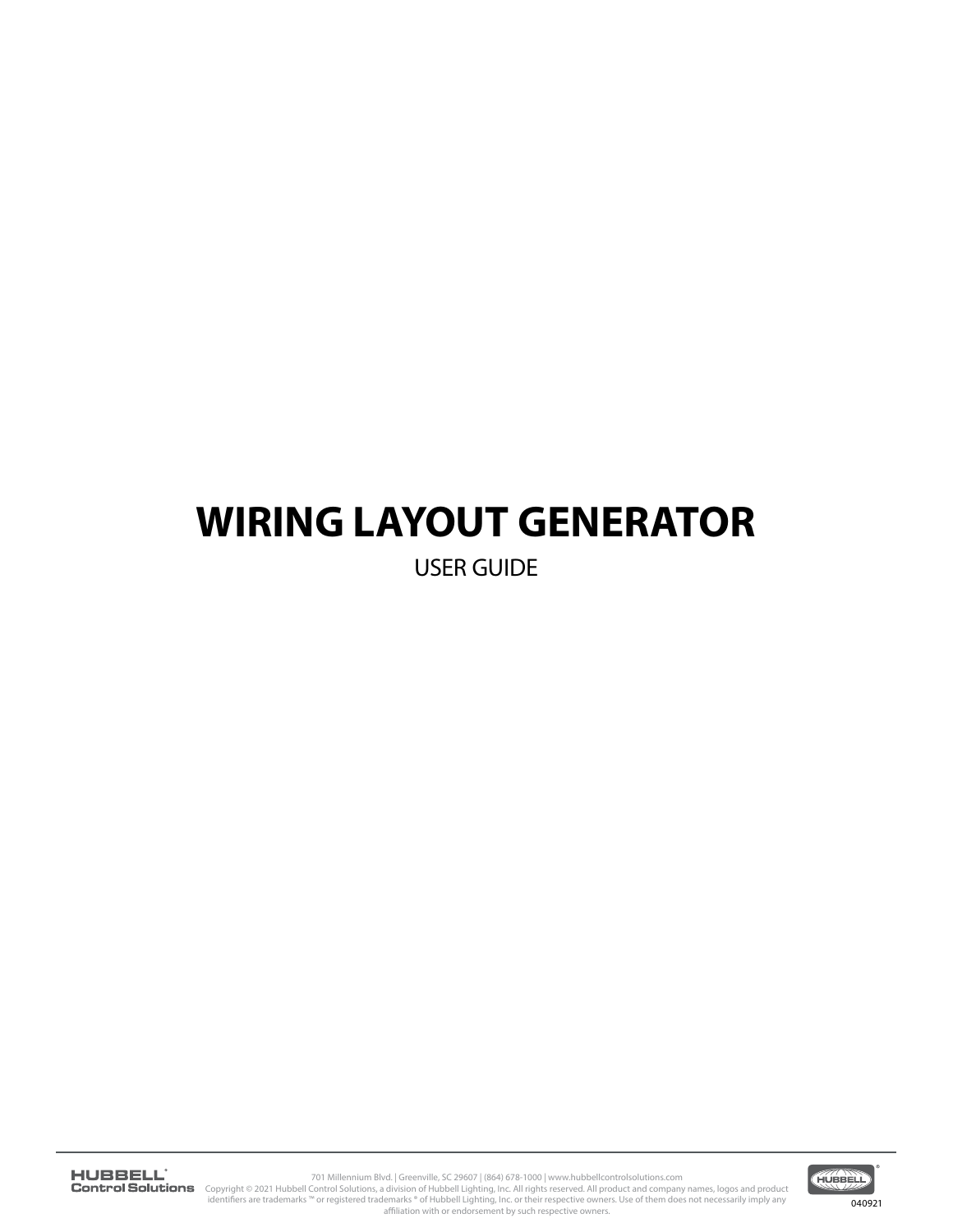## **Table of Contents**

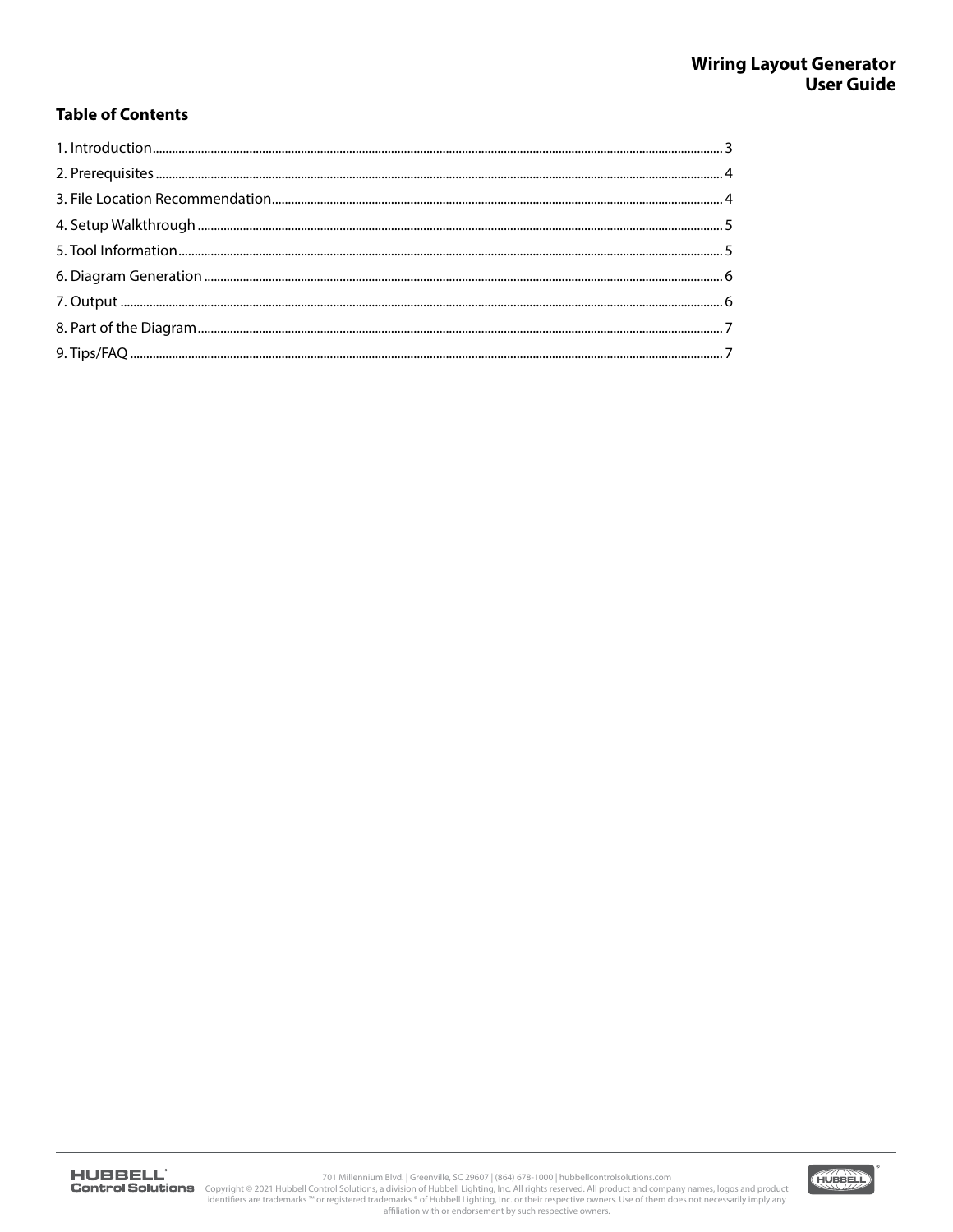## **1. Introduction**

The Hubbell Control Solutions (HCS) Wiring Layout Generator is to provide a user the ability to generate [NX Room Controller](https://www.hubbell.com/hubbellcontrolsolutions/en/Products/Lighting-Controls/Lighting-Controls-Sensors/NX-Distributed-Intelligence-Lighting-Controls/FX-Room-Controller/p/6338621) (NXRCFX) connection diagrams based on user selected parameters typically found on a jobsite. These drawings can be created on the jobsite or in the office to help in sales discussions or to clear up connection confusion during installation.

## **2. Prerequisites**

To run the .exe program to create your drawings either of these programs must also reside on your PC/laptop.

- 1. Autodesk® AutoCAD® (any version)
- 2. Autodesk® AutoCAD LT® (any version)

It is not necessary to open these Autodesk products, the .exe program will open them in the background and will not be visible to you.

#### **3. File Location Recommendation**

- When saving the Wiring Layout Generator .zip folder, place in a folder that will reside on your hard drive, such as your Local Drive (C:)
- You could create a folder with a name that you can keep track of, then extract from the .zip file into this folder.
- Create a Shortcut to be placed on your desktop for easy access.
	- The .exe and associated files in the .zip file need to reside in the same folder for the application to pick blocks from its library.
- Make sure that all corresponding folders and HCSApplication.exe be in the same folder



## **4. Setup Walkthrough**

Upon having the Wiring Layout Generator in the appropriate folder:

- 1. Extract the files
	- Unzip the HCSApplication.zip file to the required location
	- User shall open the "HCSApplication.exe" from the folder path to create the drawings
	- Make sure that all corresponding folders and HCSApplication.exe be in the same folder

| File<br>Home                   | View<br>Share |                                                                        |                      |
|--------------------------------|---------------|------------------------------------------------------------------------|----------------------|
| 个                              |               | C:\Program Files\Wiring Layout Generator\HCSApplication\HCSApplication |                      |
|                                |               | $\overline{\phantom{a}}$<br>Name                                       | Date mo              |
| <b>Cuick access</b><br>Desktop | À             | <b>Blocks</b>                                                          | 3/23/202             |
| - Downloads                    | ÷             | Images                                                                 | 3/23/202             |
| <b>Documents</b><br>н          | À             | hardcopy.log<br><b>E</b> HCSApplication.exe                            | 3/2/2021<br>3/12/202 |
| <b>Pictures</b>                | ₹             | HCSApplication.exe.config                                              | 2/4/2021             |
|                                |               |                                                                        |                      |

**3**

701 Millennium Blvd. | Greenville, SC 29607 | (864) 678-1000 | www.hubbellcontrolsolutions.com Control Solutions Copyright © 2021 Hubbell Control Solutions, a division of Hubbell Lighting, Inc. All rights reserved. All product and company names, logos and product identifiers are trademarks ™ or registered trademarks ® of Hubbell Lighting, Inc. or their respective owners. Use of them does not necessarily imply any

affiliation with or endorsement by such respective owners.

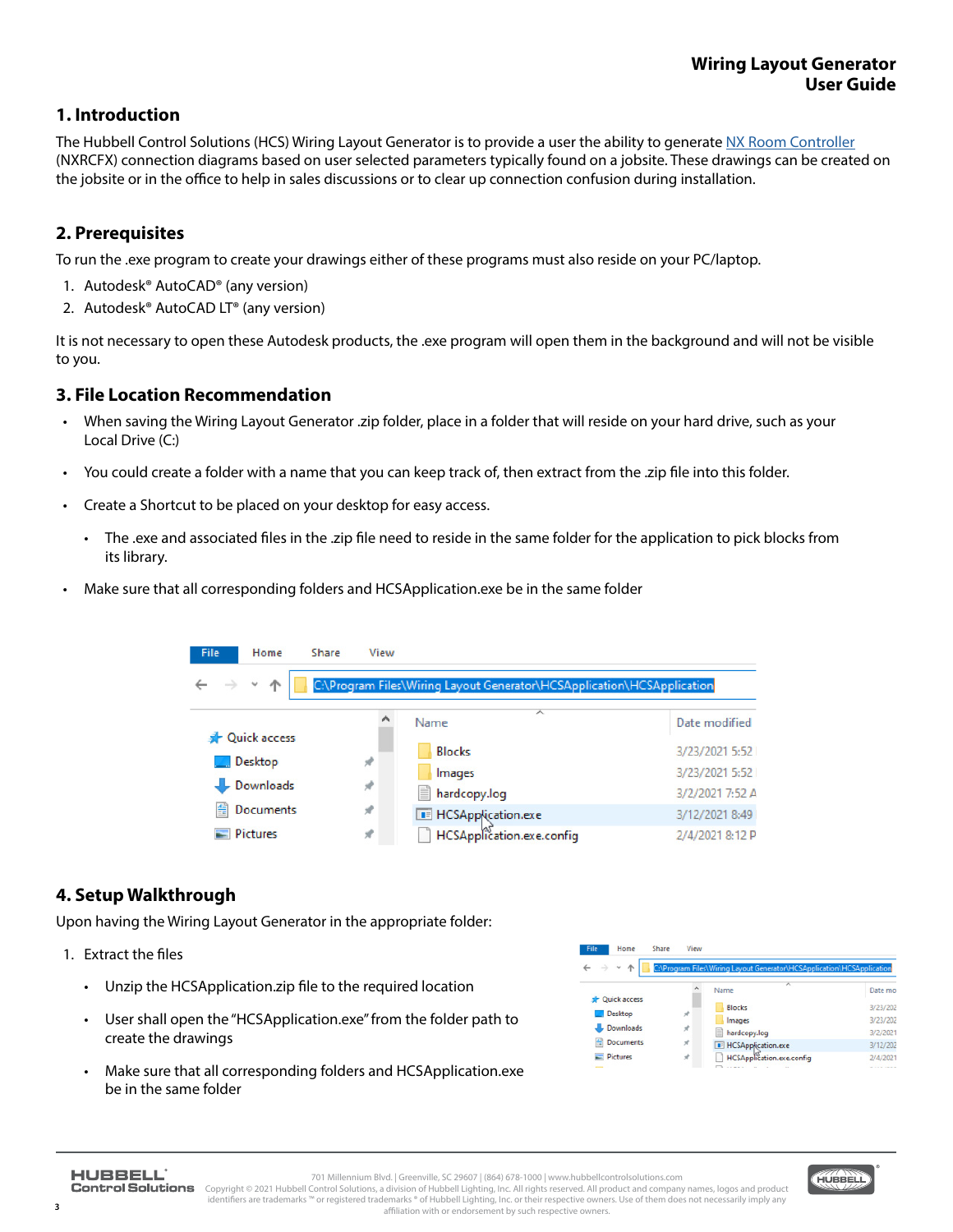- 2. Select/open the HCSApplication.exe
	- When opened the application will be set in its default settings
		- No Room Controller selected
		- Options with a No or None option will have No or None selected
		- Output Location is blank
		- PBU chart will show zero
- 3. Select devices to connect
	- Main or single NXRCFX room controller: Single or dual circuit
	- Second NXRCFX room controller if required
	- Emergency RC/Accessory, whether an NXRC-UL924, UL1008BCELTS1277 or ALCR-1277
	- Whether or not to be networked with a bridge (NXHNB2) or a wireless radio (NXRM-H)
	- User shall select the type of sensors & switches and its quantities if required

### **5. Tool Information**



**4**

701 Millennium Blvd. | Greenville, SC 29607 | (864) 678-1000 | www.hubbellcontrolsolutions.com Copyright © 2021 Hubbell Control Solutions, a division of Hubbell Lighting, Inc. All rights reserved. All product and company names, logos and product<br>identifiers are trademarks ™ or registered trademarks ® of Hubbell Lig affiliation with or endorsement by such respective owners.

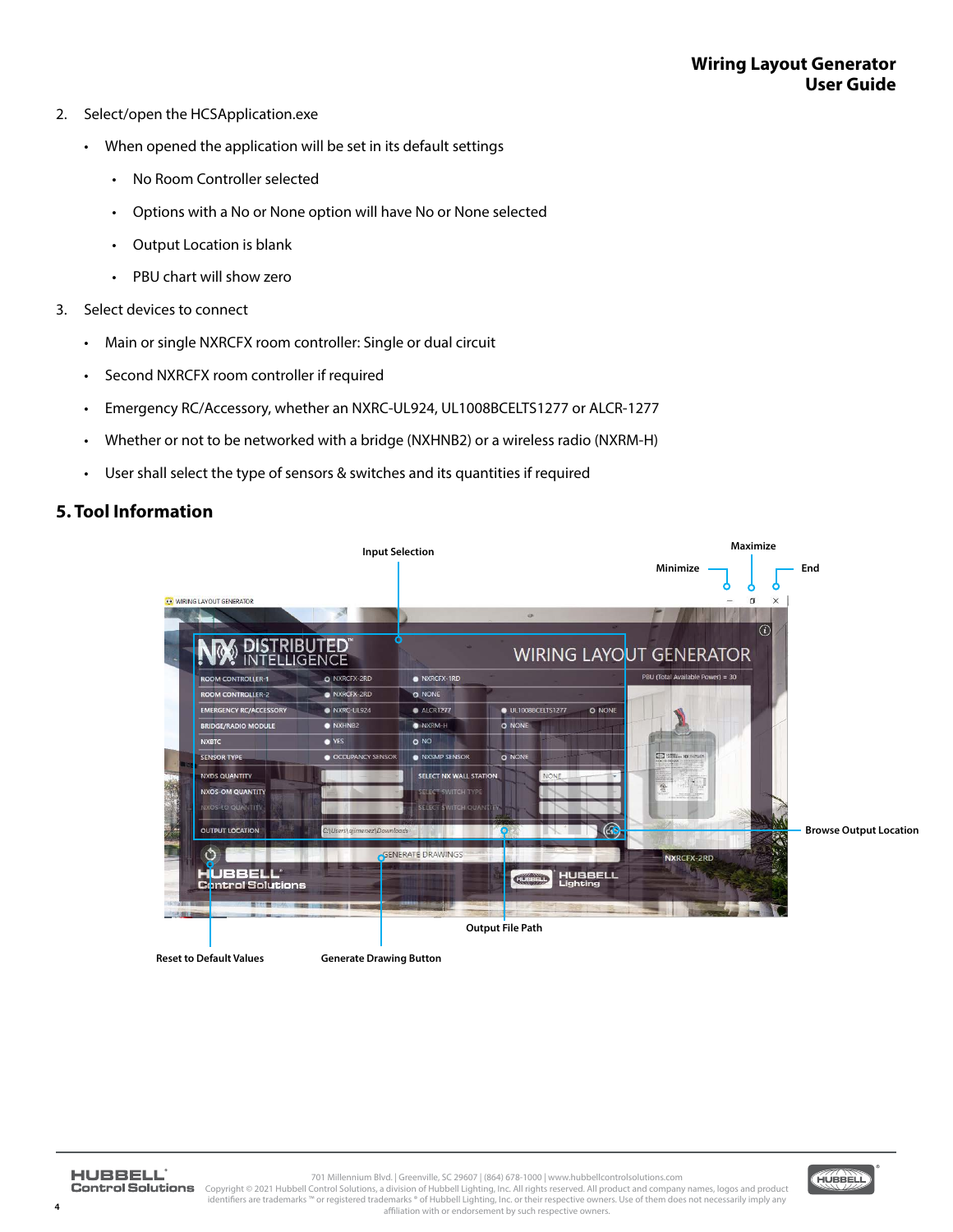#### **6. Diagram Generation**

- To output the diagram when completed, select the folder in the **Output Location** bar at the bottom of the page and choose the path to save the .pdf and .dwg output
- **Press the Generate Drawings** button **Contract Drawings** to generate the drawings
- The application will generate the CAD drawings using AutoCAD or AutocadLT and will convert that into pdf
- Once completed, there will be a pop-up confirming completion

| LIVEINA LL<br><b>Drawing Creation</b> |                                  |  |  |
|---------------------------------------|----------------------------------|--|--|
|                                       | Drawing & PDF Creation Completed |  |  |
|                                       |                                  |  |  |

- Both the drawing and .pdf will be stored in the specified location (see Output section)
- User shall reset to default values using Reset button or close the application if complete

#### **7. Output**

Saved files will consist of .dwg and .pdf folders.

1. Main folder created in Output Location. The folder name is based on devices selected.



2. Inside the main folder is the Format folder. Choose between .dwg or .pdf. Both have been created.



3. Created inside the Format folder is the specific folder containing the list of connected accessories.



**5**

701 Millennium Blvd. | Greenville, SC 29607 | (864) 678-1000 | www.hubbellcontrolsolutions.com

Control Solutions Copyright © 2021 Hubbell Control Solutions, a division of Hubbell Lighting, Inc. All rights reserved. All product and company names, logos and product identifiers are trademarks ™ or registered trademarks ® of Hubbell Lighting, Inc. or their respective owners. Use of them does not necessarily imply any affiliation with or endorsement by such respective owners.